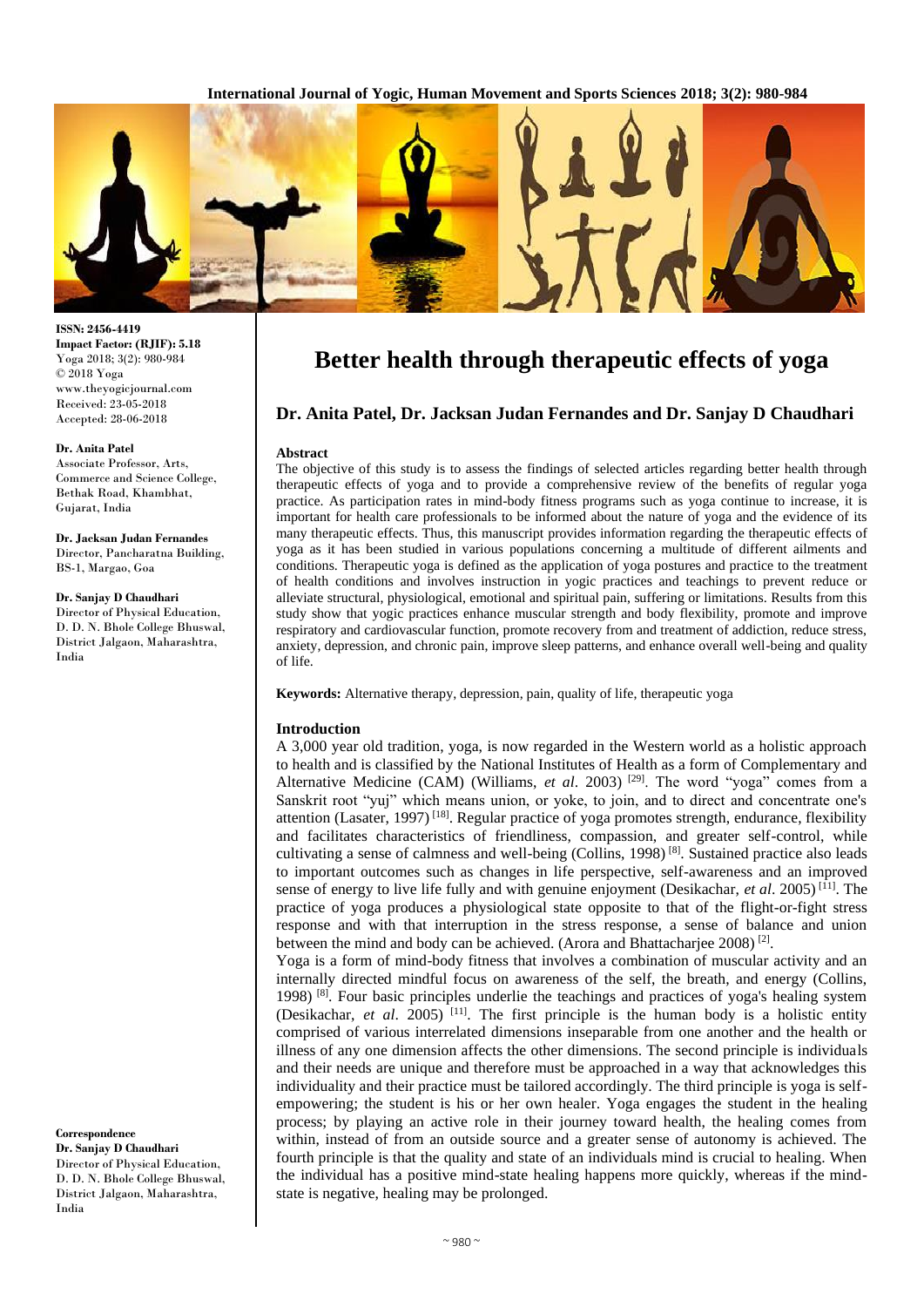Yoga philosophy and practice were first described by Patanjali in the classic text, *Yoga Sutras*, which is widely acknowledged as the authoritative text on yoga (Lasater, 1997) [18]. Today, many people identify yoga only with asana, the physical practice of yoga, but asana is just one of the many tools used for healing the individual; only three of the 196 sutras mention asana and the remainder of the text discusses the other components of yoga including conscious breathing, meditation, lifestyle and diet changes, visualization and the use of sound, among many others (Desikachar, *et al* 2005) [11]. In *Yoga Sutras*, Patanjali outlines an eightfold path to awareness and enlightenment called *ashtanga*, which literally means "eight limbs". (Maehle, 2006)<sup>[21]</sup>.

The eight limbs are comprised of ethical principles for living a meaningful and purposeful life; serving as a prescription for moral and ethical conduct and self-discipline, they direct attention towards one's health while acknowledging the spiritual aspects of one's nature. Any of the eight limbs may be used separately, but within yoga philosophy the physical postures and breathing exercises prepare the mind and body for meditation and spiritual development (Collins, 1998)<sup>[8]</sup>. Based on Patanjali's eight limbs, many different yogic disciplines have been developed. Each has its own technique for preventing and treating disease. In the Western world, the most common aspects of yoga practiced are the physical postures and breathing practices of Hatha yoga and meditation. Hatha yoga enhances the capacity of the physical body through the use of a series of body postures, movements (asanas), and breathing techniques (pranayama). The breathing techniques of Hatha yoga focus on conscious prolongation of inhalation, breath retention, and exhalation. It is through the unification of the physical body, breath, and concentration, while performing the postures and movements that blockages in the energy channels of the body are cleared and the body energy system becomes more balanced. Although numerous styles of Hatha yoga exist, the majority of studies included in this manuscript utilized the Iyengar style of yoga. The Iyengar method of Hatha yoga is based on the teachings of the yoga master B.K.S. Iyengar (Williams, *et al*.  $2003$ )  $^{[30]}$ . Iyengar yoga places an emphasis on standing poses to develop strength, stability, stamina, concentration and body alignment. Props are utilized to facilitate learning and to adjust poses and instruction is given on how to use yoga to ease various ailments and stressors.

Yoga is recognized as a form of mind-body medicine that integrates an individual's physical, mental and spiritual components to improve aspects of health, particularly stress related illnesses (Atkinson, *et al*. 2009) [1]. Evidence shows that stress contributes to the etiology of heart disease, cancer, and stroke as well as other chronic conditions and diseases (Granath *et al.* 2006) <sup>[14]</sup>. Due to the fact that stress is implicated in numerous diseases, it is a priority to include a focus on stress management and reduction of negative emotional states in order to reduce the burden of disease. Viewed as a holistic stress management technique, yoga is a form of CAM that produces a physiological sequence of events in the body reducing the stress response. The scientific study of yoga has increased substantially in recent years and many clinical trials have been designed to assess its therapeutic effects and benefits.

As participation rates in mind-body fitness programs such as yoga continue to increase, it is important for health care professionals to be informed about the nature of yoga and the evidence of its many therapeutic effects. Thus, this review of the literature is timely and important and provides information regarding the therapeutic effects of yoga in various populations concerning a multitude of different ailments and conditions. Therapeutic yoga is defined as the application of yoga postures and practice to the treatment of health conditions (Collins, 1998)  $[8]$ . Yoga therapy involves instruction in yogic practices and teachings to prevent reduce or alleviate structural, physiological, emotional and spiritual pain, suffering or limitations. Yogic practices enhance muscular strength and body flexibility, promote and improve respiratory and cardiovascular function, promote recovery from and treatment of addiction, reduce stress, anxiety, depression, and chronic pain, improve sleep patterns, and enhance overall well-being and quality of life (Marlatt, 2002) [22] .

## **Methods**

In order to locate research studies and interventions that examined the therapeutic effects of yoga, databases were searched through Google Scholar via a universities web browser. Initially, the following key words were entered into the database via the advanced search option: "yoga," and "therapeutic effects." This search was conducted to obtain general information regarding yoga's therapeutic effects in the existing literature. Subsequently, a second search was conducted using the following key words or exact phrases, "hatha yoga," "therapeutic effects of yoga," "stress," "anxiety, "depression," "pain," and "chronic disease." The following criteria were used for including studies in this review: (1) the article had to be peer reviewed, (2) published between the years 1990 and 2009, (3) the intervention had to incorporate some form of yoga and/ or meditation, and (4) effects of yoga on some outcome were measured.

In order to select the articles included in this manuscript, several steps were taken. First, the title was read. If the article appeared appropriate to the examination of the therapeutic effects of yoga, it was saved to a folder. The articles describing interventions that utilized yoga as a means to achieve some health outcome were chosen for further review. Each of the articles chosen were then thoroughly read and reviewed. The articles chosen include a broad spectrum of the benefits, application, and therapeutic effects of yoga.

## **Results**

Mental health problems such as depression, anxiety, stress, and insomnia are among the most common reasons for individuals to seek treatment with complementary therapies such as yoga (Pilkington, *et al.* 2005)<sup>[25]</sup>. Yoga encourages one to relax, slow the breath and focus on the present, shifting the balance from the sympathetic nervous system and the flight-or-fight response to the parasympathetic system and the relaxation response (McCall, 2009)<sup>[19]</sup>. The latter is calming and restorative; it lowers breathing and heart rate, decreases blood pressure, lowers cortisol levels, and increases blood flow to the intestines and vital organs.

One of the main goals of yoga is to achieve tranquility of the mind and create a sense of well-being, feelings of relaxation, improved self-confidence, improved efficiency, increased attentiveness, lowered irritability, and an optimistic outlook on life (Arora and Bhattacharjee 2008) [2] The practice of yoga generates balanced energy which is vital to the function of the immune system. Yoga leads to an inhibition of the posterior or sympathetic area of the hypothalamus. This inhibition optimizes the body's sympathetic responses to stressful stimuli and restores autonomic regulatory reflex mechanisms associated with stress. Yogic practices inhibit the areas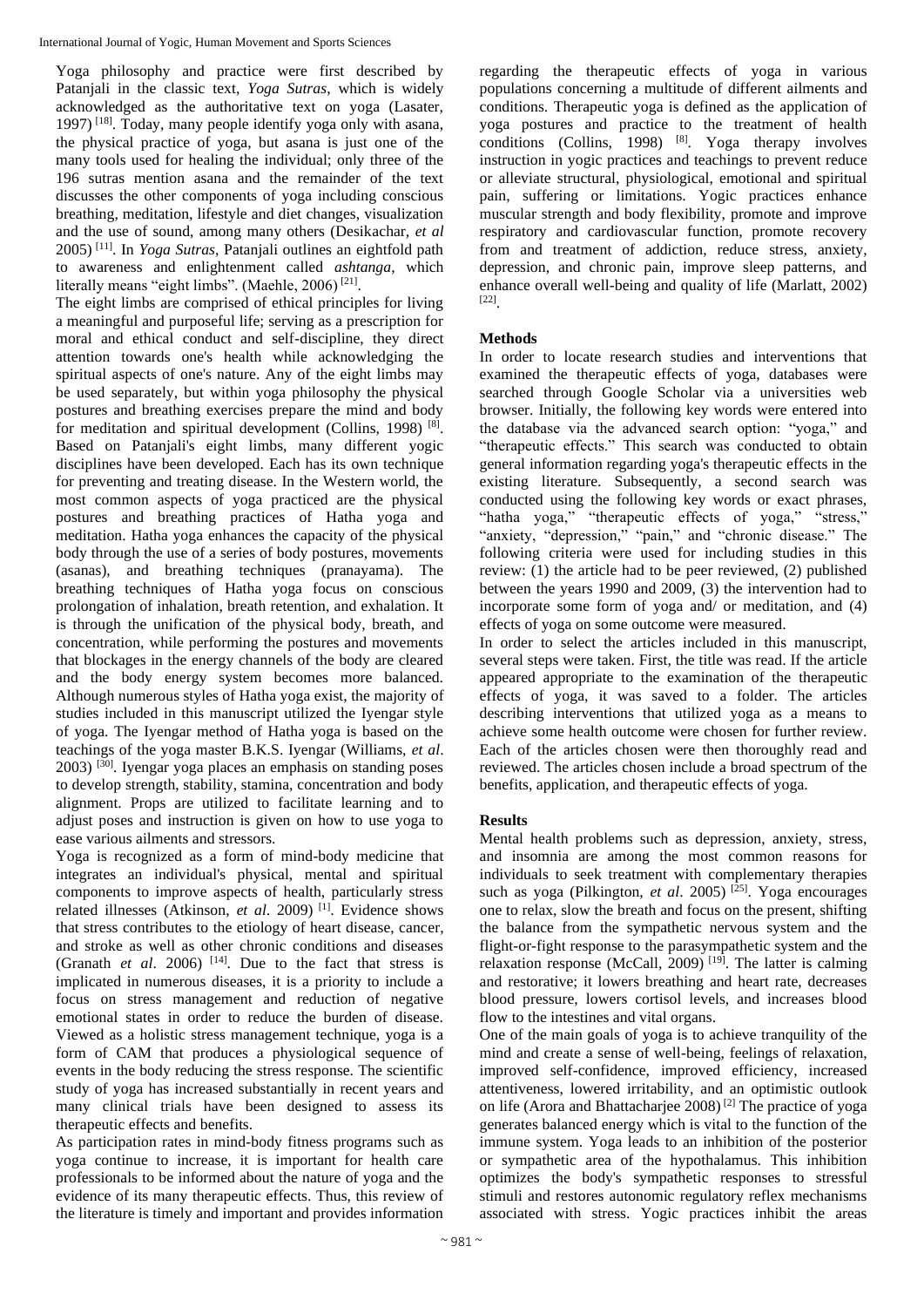responsible for fear, aggressiveness and rage, and stimulate the rewarding pleasure centers in the median forebrain and other areas leading to a state of bliss and pleasure. This inhibition results in lower anxiety, heart rate, respiratory rate, blood pressure, and cardiac output in students practicing yoga and meditation (Desikachar, *et al*. 2005) [11] .

Consistent yoga practice improves depression and can lead to significant increases in serotonin levels coupled with decreases in the levels of monamine oxidase, an enzyme that breaks down neurotransmitters and cortisol (McCall, 2007) [19]. A range of therapeutic approaches is available for the management of depressive disorders, but many patients turn to complementary therapies due to the adverse effects of medication, lack of response or simply preference for the complementary approach. A number of studies demonstrate the potential beneficial effects of yoga interventions on depression, stress, and anxiety (Pilkington, *et al.* 2005)<sup>[25]</sup>.

Improved flexibility is one of the first and most obvious benefits of yoga (McCall, 2007)<sup>[19]</sup>. With continued practice comes a gradual loosening of the muscles and connective tissues surrounding the bones and joints; this is thought to be one reason that yoga is associated with reduced aches and pains. Yoga helps to build muscle mass and/ or maintain muscle strength, which protects from conditions such as arthritis, osteoporosis and back pain (Desikachar, *et al*. 2005) [11]. During a yoga session, the joints are taken through their full range of motion, squeezing and soaking areas of cartilage not often used and bringing fresh nutrients, oxygen and blood to the area, which helps to prevent conditions like arthritis and chronic pain. Without proper sustenance, neglected areas of cartilage will eventually wear out and expose the underlying bone. Numerous studies have shown that asana, meditation or a combination of the two reduced pain in people with arthritis, Carpel Tunnel syndrome, back pain and other chronic conditions (Desikachar, *et al*. 2005) [11]. Yoga also increases proprioception and improves balance.

Yoga increases blood flow and levels of hemoglobin and red blood cells which allows for more oxygen to reach the body cells, enhancing their function (McCall, 2007) [19]. Yoga also thins the blood which can decrease the risk of heart attack and stroke, as they are often caused by blood clots. Twisting poses wring out venous blood from internal organs and allow oxygenated blood to flow in when the twist is released. Inverted poses encourage venous blood flow from the legs and pelvis back to the heart and then pumped through the lungs where it becomes freshly oxygenated. Many studies show yoga lowers the resting heart rate, increases endurance, and can improve the maximum uptake and utilization of oxygen during exercise (Birkel and Edgren, 2000) [5]. Consistently getting the heart rate into aerobic range lowers the risk of heart attack. While not all yoga is aerobic, even yoga exercises that do not increase heart rate into the aerobic range can improve cardiovascular functioning.

While yoga is not a cure for a cancer, nor a definitive way of preventing it, yoga increases physical, emotional and spiritual wellness, and brings about a certain peace, of which many cancer patients desire. Yoga, breathing exercises, and meditation can reduce stress, promote healing, and enhance quality of life for patients with cancer (Raghvendra, *et al*.  $2007$ )  $^{[26]}$ . The growth of tumors and other cancer indicators are exacerbated by stress, thus it is especially important for people with cancer to reduce and manage stress effectively. Several premises exist as rationale for applying yoga-based interventions with cancer patients. Research suggests that yoga can produce an invigorating effect on mental and

physical energy that improves fitness and reduces fatigue. Additionally, when practicing yoga, a fundamental emphasis is placed on accepting one's moment-to-moment experiences creating mindfulness and not forcing the body past its comfortable limits. Having this healthy sense of acceptance is especially important for individuals dealing with lifethreatening illness as it decreases the stress one experiences from unpleasant symptomology. Initially, cancer patients likely benefit from the poses themselves which are designed to exercise each and every muscle, nerve and gland throughout the body. The postures precisely address the tension, holding, and blockage of energy in any particular joint or organ. As this tension is released, energy flows more readily throughout the body and allows patients to experience a sense of increased well-being and strength as well as a balance of mind, body and spirit.

While stimulation is good, too much taxes the nervous system and yoga provides relief from excess stimulation and the stressors and hectic nature of modern life (McCall, 2007)<sup>[19]</sup>. Restorative postures, savasana, pranayama, and meditation encourage pratyahara, a turning inward of the senses which enables downtime for the nervous system, the byproduct often being improved sleep. Pharmacological treatment of insomnia is often associated with hazardous side effects such as states of confusion, psychomotor performance deficits, nocturnal falls, dysphoric mood, impaired intellectual functioning and daytime sleepiness, especially in older adults (Manjunath and Telles,  $2005$ <sup>[23]</sup>. Therefore, alternative forms of therapy for improving sleep are becoming utilized more frequently. These alternative therapeutic approaches can be generally classified into three categories: behavioral based educative methods (e.g. avoiding caffeine or other stimulants before bedtime), relaxation techniques (e.g. progressive muscular relaxation, yoga, and meditation) and formal psychotherapy. Because of its ability to increase relaxation and induce a balanced mental state, yoga has been studied to evaluate its possible effects on sleep and insomnia (Manjunath and Telles, 2005)<sup>[23]</sup>.

In summary, stress has a negative impact on the immune system and prolonged exposure increases susceptibility to disease and leads to physical and mental health problems such as anxiety and depression (Arora, 2008) [2]. Practicing yoga and meditation as a means to manage and relieve both acute and chronic stress helps individuals overcome other comorbidities associated with diseases and leads to increased quality of life (Michalsen, *et al.* 2005)<sup>[24]</sup>. As a nonpharmacological form of treatment, yoga based interventions are an alternative option for the treatment of mood disorders. Further investigation of yoga as a therapeutic intervention in depressive disorders is needed and future studies should seek to identify which of the yoga-based interventions is most effective and what levels of severity of depression are more likely to respond to this approach.

In addition to the effects of yoga on mood disorders and stress reduction, yogic practices are shown to improve cardiorespiratory performance, psychological profile, and plasma melatonin levels and also significantly reduced systolic blood pressure, diastolic blood pressure, mean arterial pressure, and orthostatic tolerance (Cohen, *et al.* 2004) <sup>[6]</sup>. Furthermore, yoga helps to improve the cardiovascular efficiency and homeostatic control of the body and results in improvements in autonomic balance, respiratory performance, and overall well-being. Yoga based lifestyle modifications were also shown to aid in regression of coronary lesions as well as to improve myocardial perfusion in patients with CAD (Yogendra, *et al*. 2004) [31]. Inevitably, cardiovascular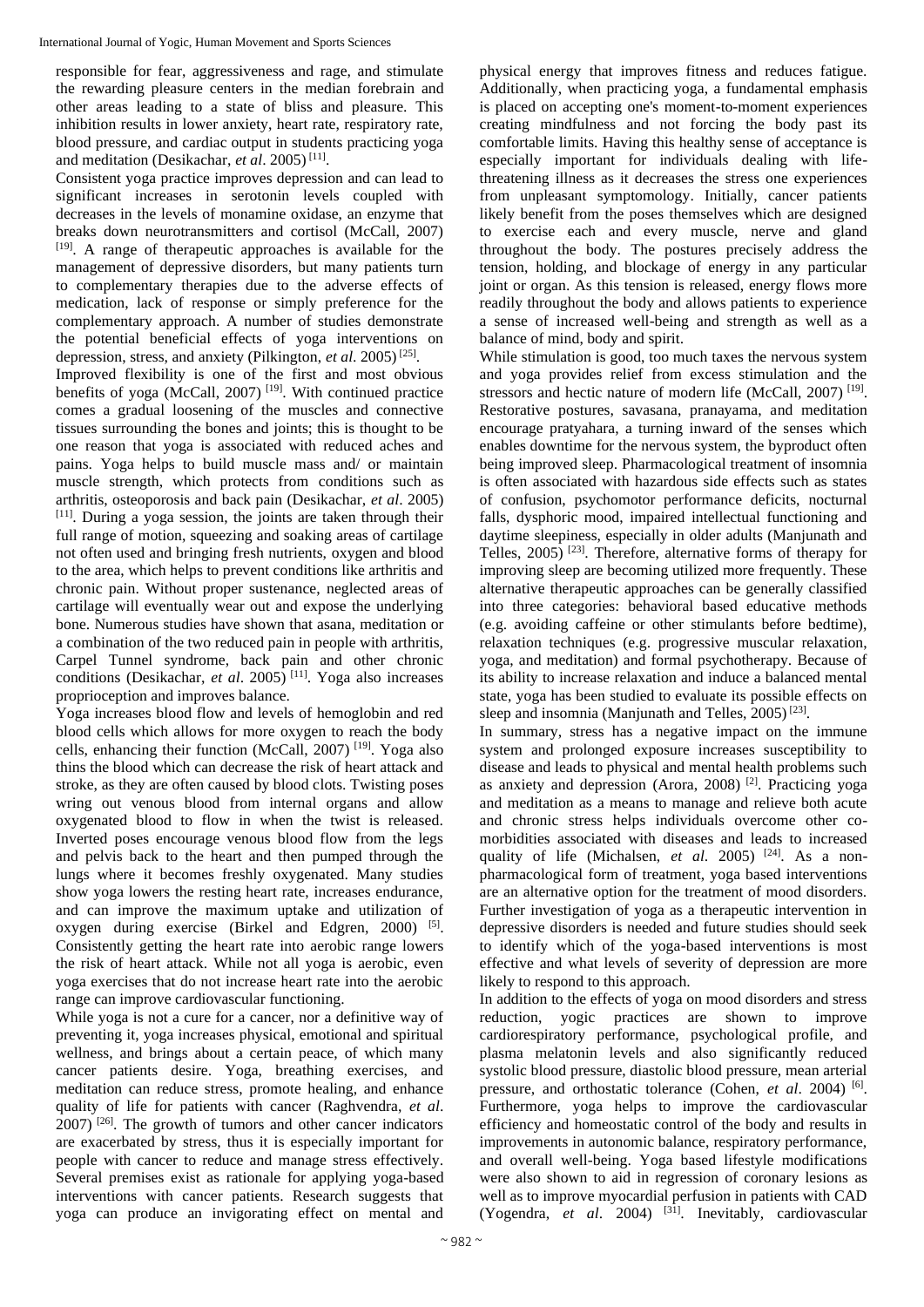parameters alter as one ages, but these age-related deteriorations in cardiovascular functions are slower in persons who practice yoga regularly as yoga practitioners had lower heart rate as well as lower systolic and diastolic blood pressure than matched controls (Bharshankar, *et al.* 2003)<sup>[4]</sup>.

Numerous studies show that asana, meditation or a combination of the two can reduce pain and disability while improving flexibility and functional mobility in people with a number of conditions causing chronic pain (McCall, 2007) [19]. Additionally, in some cases use of pain medication was reduced or eliminated completely. Yoga was also shown to improve gait function and reduce age-related changes in gait among a group of healthy, non-obese elders (Michalsen, *et al*.  $2005$ )<sup>[24]</sup>.

Regarding yoga's effects for cancer patients, results show a decrease in post-chemotherapy-induced nausea frequency, nausea intensity, intensity of anticipatory nausea, and anticipatory vomiting (Raghavendra, *et al.* 2007) <sup>[26]</sup>. Additionally, yoga subjects reported decreased anxiety, depression, and distressful symptoms and also showed significantly reduced toxicity scores compared to the controls. Results from another study showed patients experienced significantly lower levels of pain and fatigue, and higher levels of invigoration, acceptance and relaxation following participation in a yoga intervention (Carson, *et al.* 2007)<sup>[7]</sup>. Yoga, breathing exercises, and meditation can reduce stress, promote healing, increase energy, decrease adverse treatment effects, and enhance quality-of-life for patients with cancer.

Yoga's ability to increase relaxation and induce a balanced mental state was studied to evaluate its effect on sleep quality and improving insomnia. Regular practice of yoga resulted in a significant decrease in the time taken to fall asleep, an increase in the total number of hours slept, and in the feeling of being rested in the morning (Majunath, *et al.* 2005)<sup>[23]</sup>. Additionally, yoga had a positive influence on sleep patterns in individuals with lymphoma (Cohen, et al. 2004) <sup>[6]</sup>. Furthermore, participation in yoga classes improved selfreported quality-of-life as well as measures of physical function among an elderly population (Oken, *et al*. 2006).

According to Buddhist philosophy the roots of addiction are in the mind and the practice of mindful meditation encourages addicts to accept the basic impermanence of human experience and helps them to develop a detached awareness of thoughts (Marlatt, 2002) [22]. Yoga and meditation practices exert positive influence on addictive behaviors. Through the practice of yoga, addicts shift from self-inflicted harm and disrespect toward their bodies to more respectful, caring, and loving behaviors. Eating disorders are a specific type of addiction and yoga appears to be beneficial in improving body image disturbances and useful in the recovery from eating disorders (Boudette, 2006)<sup>[3]</sup>. One study found that female yoga practitioners attribute their positive feelings and sense of well-being to yoga practice and report less selfobjectification, greater satisfaction with physical appearance and fewer disordered eating attitudes compared to non-yoga practitioners disorders (Dittmann, 2009)<sup>[10]</sup>.

The findings of the aforementioned studies examining the psychological and physical outcomes of yoga prove difficult to summarize and draw concrete conclusions due to variation in the research designs, differences in the duration and frequency of yoga classes, and differences in the specific yoga programs and populations being studied. Nonetheless, results for the included studies demonstrate many of the numerous therapeutic effects, benefits and profound healing power of yoga.

# **Conclusion**

Rapidly emerging in the Western world as a discipline for integrating the mind and body into union and harmony, when adopted as a way of life, yoga improves physical, mental, intellectual and spiritual health. Yoga offers an effective method of managing and reducing stress, anxiety and depression and numerous studies demonstrate the efficacy of yoga on mood related disorders.

Currently, treatment for anxiety and depression involves mostly psychological and pharmacological interventions; however, mind-body interventions are becoming increasingly popular as a means to reduce stress in individuals. Yoga, a form of mind-body exercise, has become an increasingly widespread therapy used to maintain wellness, and alleviate a range of health problems and ailments. Yoga should be considered as a complementary therapy or alternative method for medical therapy in the treatment of stress, anxiety, depression, and other mood disorders as it has been shown to create a greater sense of well-being, increase feelings of relaxation, improve self-confidence and body image, improve efficiency, better interpersonal relationships, increase attentiveness, lower irritability, and encourage an optimistic outlook on life.

Researchers are only beginning to understand how disciplines such as yoga promote personal growth, health and well-being. By acknowledging the unity of mind, body and spirit, mindbody fitness programs (i.e. yoga) can assist people in their pursuit of peace, calmness, and greater wholeness and integration in their lives. Health care professionals, health educators and the like, need to be aware of the potential of yoga as an important component of a personal wellness plan.

While no concrete guidelines exist regarding the frequency of practice, the more you practice the more you benefit. Yoga is a personalized practice and as such, frequency and duration are personal questions with individual answers. Practice should happen with wisdom and should be modified to meet individual needs and goals. Individuals should practice as often as possible, especially in the beginning. The length of the induction phase will vary depending on an individual's initial level of fitness and health status; the more difficult yoga is for someone in the beginning the more their body needs it.

While modern medicine has the ability in many cases to heal physical diseases and alleviate psychological disorders, it is argued that a purely medical approach is far less effective in healing the emotional, intellectual, and personality layers of the human entity. The discipline of yoga offers individuals a timeless and holistic model of health and healing and although it may not result in the complete elimination of physical diseases and/ or adverse conditions from the body it offers a holistic path of healing. There exists an indisputable connection between a person's overall physical and mental health and the inner peace and well-being yoga is designed to achieve. Yoga suspends the fluctuations of the mind and by acting consciously, we live better and suffer less.

## **References**

- 1. Atkinson NL, Permuth-Levine R. Benefits, barriers, and cues to action of yoga practice: A focus group approach. Journal of Health Behaviour, 2009.
- 2. Arora S, Bhattacharjee J. Modulation of immune response in stress by yoga. International Journal of Yoga, 2008.
- 3. Boudette R. How can the practice of yoga be helpful in the recovery from an eating disorder? Eat Disorder